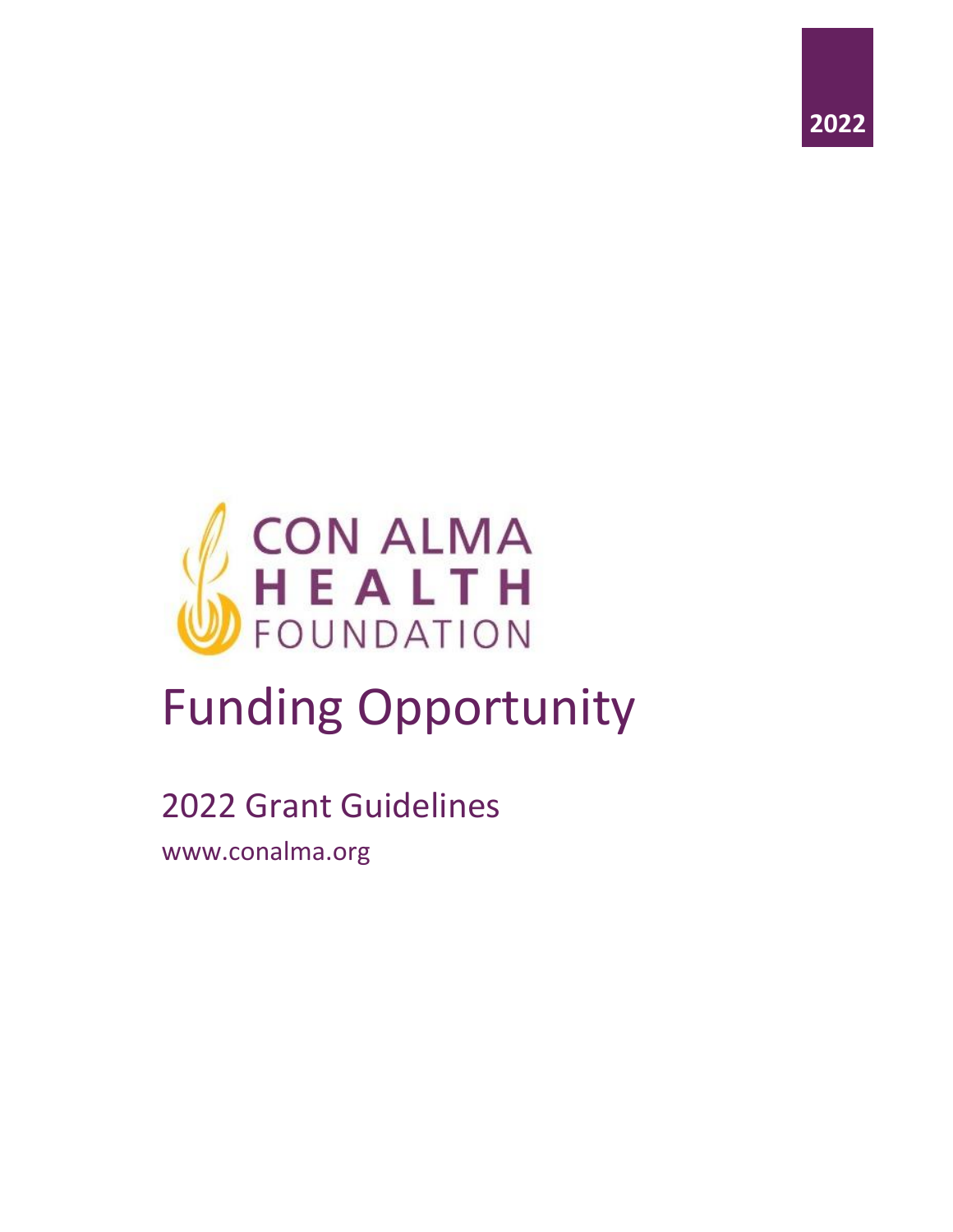# Contents

# **Section 1: 2022 CAHF Guidelines**

| <b>Section 2: Funding Types</b> |  |
|---------------------------------|--|
|                                 |  |
| <b>Section 3: How to Apply</b>  |  |
|                                 |  |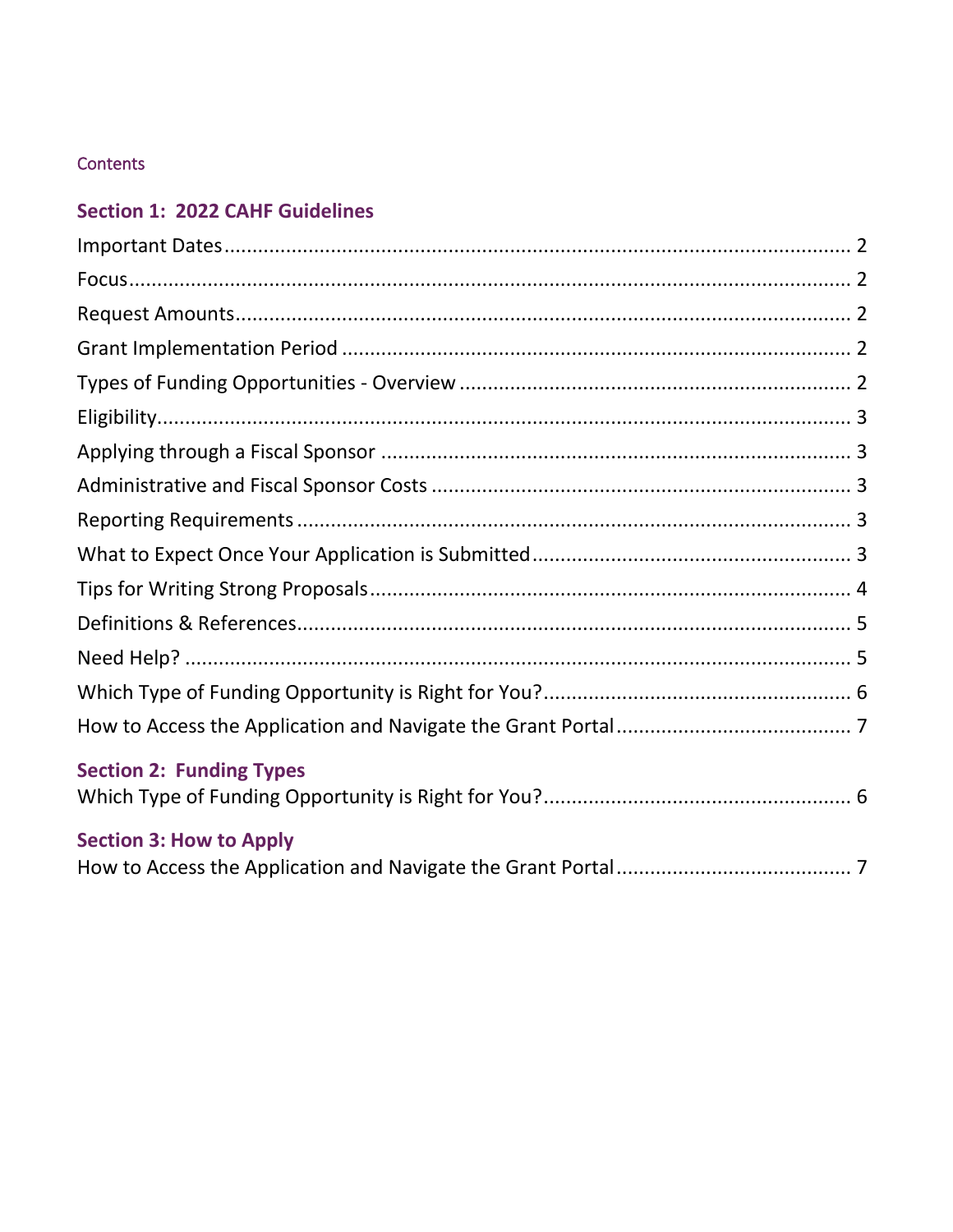# **2022 CAHF GRANT GUIDELINES**

#### **2022 Funding Opportunity – Con Alma Health Foundation**

#### <span id="page-2-0"></span>Important Dates

 *Opens*: Late May/Early June, 2022

 *Closes*: Thursday, June 30, 2022 at midnight \*

*Applicants are encouraged to submit their application as soon as possible to avoid technical challenges.* 

*\*Note: Assistance with grant portal submission is not available after 5pm.* 

#### <span id="page-2-1"></span>Focus

Con Alma Health Foundation (CAHF) provides grants to eligible nonprofits who's work incorporates an equity and social justice lens to ensure that New Mexico's diverse populations and communities have full access and opportunities to lead healthy lives.

#### <span id="page-2-2"></span>Request Amounts

Applicants are encouraged to select whichever amount best meets their organization's needs (\$15,000, \$20,000, or \$25,000).

#### <span id="page-2-3"></span>Grant Implementation Period

Awards are for a single-year January 1, 2023 to December 31, 2023 (12 month implementation period).

#### <span id="page-2-4"></span>Types of Funding Opportunities - Overview

Awards support a wide range of projects, initiatives, and organizations through three types of funding opportunities. An important initial step is for applicants to determine which of the three aligns best with the support being sought. (see "Funding Types" section, pg. 6 and FAQs). \*\* Applicants may apply to only **one 'type'** per grant cycle. \*\*\*

- 1. Project Support: For short-to-medium term efforts focused on health system strategies that address the needs, opportunities, gaps of New Mexico's diverse communities.
- 2. General Operating/Core Support: For systems change/policy focused organizations seeking funding of their overall mission and operations. Note: not all organizations are eligible for core support (see "Funding Types" section, pg. 6).
- 3. Technical Assistance/Capacity Building Support: To address the need for capacity building and technical assistance among New Mexico's nonprofits and/or nonprofit sector.

\*\* You are not guaranteed to receive the type of funding you select. Upon review of application, we may revise the funding 'type' and might request additional information from you.

\*\*\* Applicants to the [Northern New Mexico Health Grants Group](https://conalma.org/grantmaking/for-grant-seekers/) (NNMHGG) may also apply for Con Alma funding.

#### Required Information

Project Budget (Template form) All applicants are required to complete the CAHF Grant Portal online budget form.

Organizational Budget (Upload) All applicants are required to upload a copy of the organization's *general operating budget*, showing all funding sources and major expense categories, for the *most current fiscal year* (if fiscal year ends on June  $30<sup>th</sup>$ , use upcoming fiscal year budget). \*\*\*

Tribal Support Letter (Upload) Organizations working directly with sovereign nations, pueblo, or tribal communities or within their jurisdictions must upload a letter of support from a community-based tribal group or from the tribe(s)/nation(s) within which they will be working as an attachment to the application.  $***$ 

\*\*\* If additional time to secure the required documentation is needed, follow these steps:

- $\circ$  At the time of application submission, upload a letter noting the reason for the delay.
- o Extension deadline for uploading Tribal Support Letter requirement(s) is **Friday, July 15, 2022.**
- $\circ$  If required documents are not uploaded by the extension due date, your application will not be considered.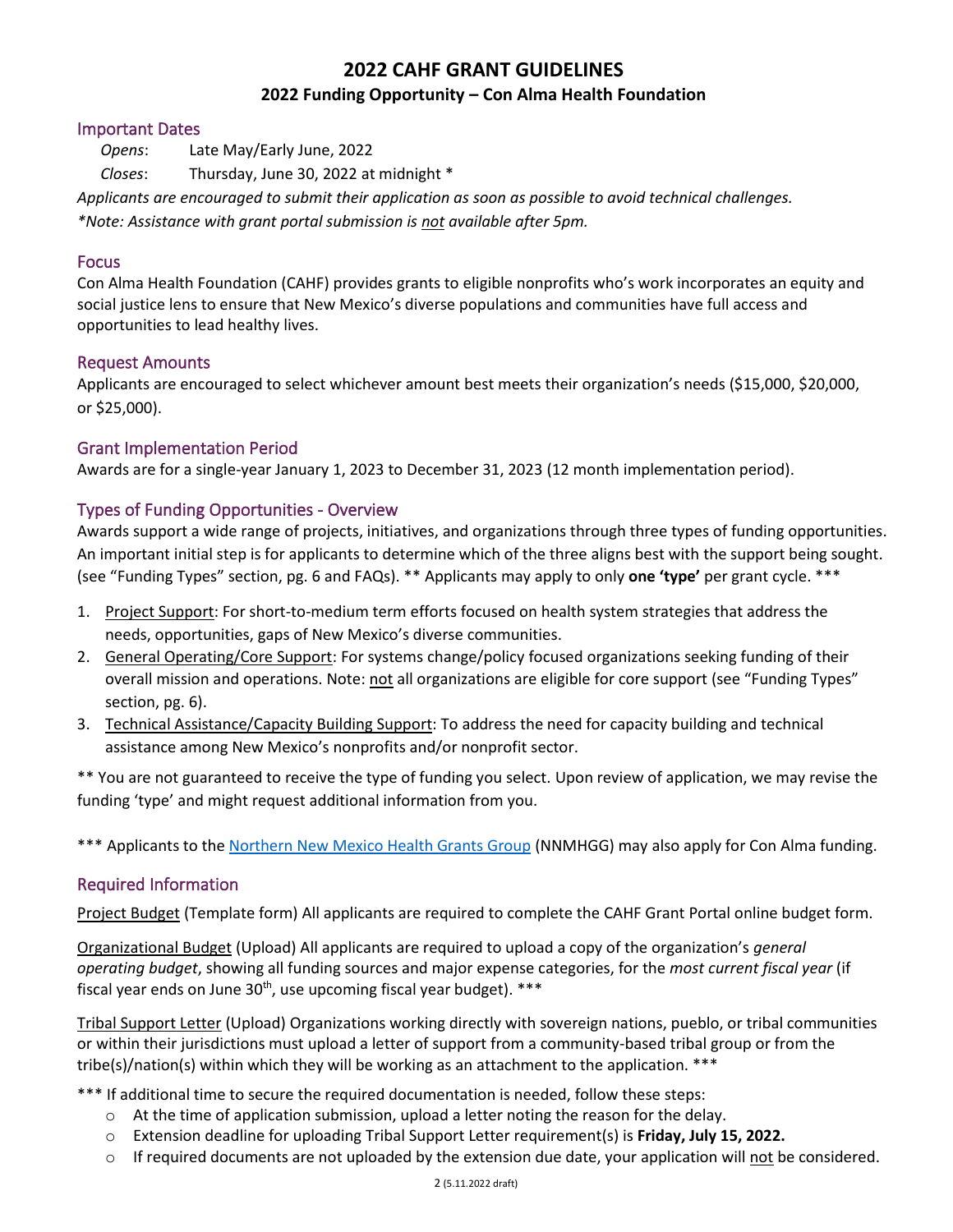# **2022 CAHF GRANT GUIDELINES 2022 Funding Opportunity – Con Alma Health Foundation**

#### <span id="page-3-0"></span>**Eligibility**

- The purpose of the grant must benefit people living in New Mexico.
- Grants are awarded to tax-exempt organizations under Section 501(c)(3) Code of the Internal Revenue Service.
- This grant opportunity is open to all eligible applicants (based on the guidelines outlined), including current and past grant recipients of Con Alma and Northern New Mexico Health Grants Group.

#### Restrictions **(Not Eligible)**

- No grant will be made to individuals, or to fund scholarships/fellowships, capital or endowment campaigns, annual fundraising campaigns, event sponsorships, debt liquidation, clinical research, or direct financial subsidy of health services to individuals or groups.
- No grant will be made to fund political campaigns, lobbying activities, or other partisan activities prohibited by section 501(c)(3) of the Internal Revenue Code.
- No grant will be made to organizations that discriminate based on race, ancestry, national or ethnic origin, disability, sex, age, religion, sexual orientation, or gender identity.
- No grant will be made for religious purposes nor to an organization when funds would be used in whole or in part to further the organization's religious purposes.
- No grant will be made to fund construction, renovation, or repairs.
- The Foundation will generally not consider:
	- $\circ$  ongoing funding for the same activity. An organization that has previously received a Con Alma grant and applies for additional grants in subsequent years, must show how it has built upon previous strategies.
	- $\circ$  projects with activities that replace public sector health-related programs. However, services that complement or expand health-related services of the public sector are accepted.
- Purchases of property or equipment are limited to \$5,000 per item.

#### <span id="page-3-1"></span>Applying through a Fiscal Sponsor

- Projects, non-profits, public or governmental agency or a federally recognized tribe in the state of New Mexico without IRS 501(c)(3) designation may apply through a Fiscal Sponsor.
- If using a Fiscal Sponsor, the organization serving as Fiscal Sponsor must have a current organization profile in CAHF's grant portal.

#### <span id="page-3-2"></span>Administrative and Fiscal Sponsor Costs

- If not using a Fiscal Sponsor, administrative costs up to 20% of grant award.
- When using a Fiscal Sponsor, administrative costs up to 10% of grant award.
	- o Fiscal Sponsor fees are capped at 10% of grant award.

#### <span id="page-3-3"></span>Reporting Requirements

- Progress reports due July 2023
- Final reports due January 2024
- All reports are submitted using Con Alma's online grant portal
- Reports include narrative and use of funds (financial and metrics, proposed activities, and reach)

#### <span id="page-3-4"></span>What to Expect Once Your Application is Submitted

All notifications and contact from the Foundation will be directed (via email or phone) to the primary /lead contact identified in your application. To ensure you receive important updates and emails mark communications from "conalma.org" as "safe" so that critical emails do not get flagged as spam.

• Once the grant application deadline closes, a multi-stage review process begins and continues over the course of about five months.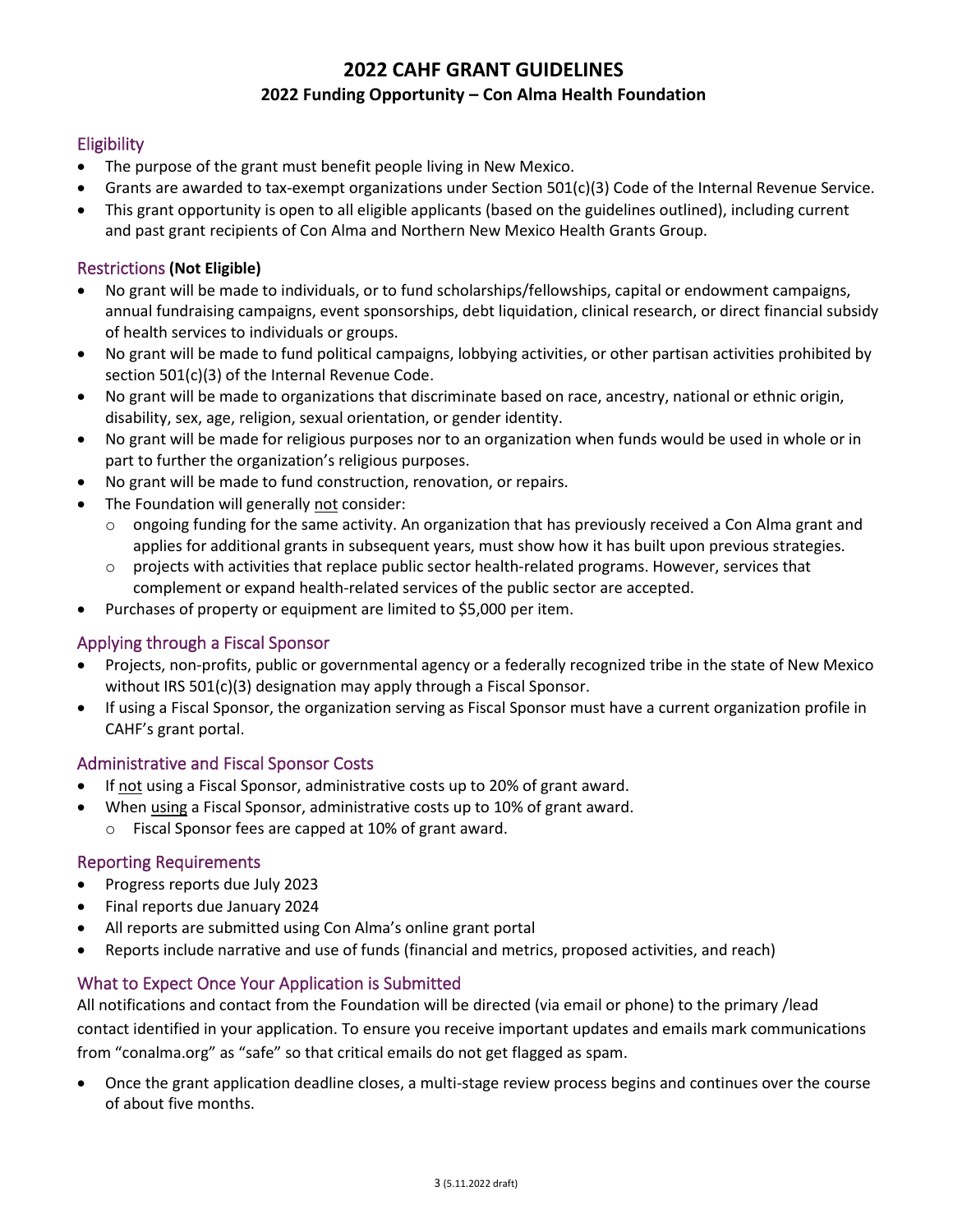# **2022 CAHF GRANT GUIDELINES**

#### **2022 Funding Opportunity – Con Alma Health Foundation**

- Con Alma receives more requests than it is able to consider; consequently, some applications do not proceed to latter review stages. If this is the case with your application, you will receive an email notification informing you that no further review or action is necessary.
- A Foundation staff member may contact you via email or phone if, at some point in the review process, we need additional information.
- Grant recommendations are made to the Foundation's Board of Trustees by Con Alma Health Foundation's Grant Making Committee, which is comprised of members of the Board of Trustees and Community Advisory Committee.
- The Foundation's Board of Trustees is responsible for approving grants. Award or denial notifications follow the Board's decision (about one to two weeks later).
- If approved for an award, there is a period of approximately 30 days or more if we encounter a delay. The process includes:
	- o Review of organization's legal status and compliance with legal requirements,
	- o Grant Agreement (and, if applicable, Fiscal Sponsorship Agreement) requiring appropriate signatures,
	- $\circ$  The process for disbursing the grant award (via mailed check) begins upon receipt by Con Alma of the fully signed grant agreement

#### <span id="page-4-0"></span>Tips for Writing Strong Proposals

- Focus on systems and strategies that incorporate an equity and social justice lens to ensure that New Mexico's diverse populations and communities have full access and opportunities to lead healthy lives.
- Address the health needs and gaps in New Mexico that disproportionately impact certain populations and those historically underserved (e.g., low-income, uninsured/underinsured, BIPOC, rural, people with disabilities, children, youth, families, elders/seniors, immigrants, LGBTQ+, etc.).
- Seek to improve health status and conditions; strengthen the capacity of safety-net organizations, coalitions and networks; engage in advocacy and community-driven and informed health and wellness policies.
- Expand health equity by:
	- o Eliminating differences in quality, access, and underlying exposures which make some individuals, populations, or communities more vulnerable or at-risk than others.
	- o Expanding opportunities for underserved and vulnerable populations.
	- o Addressing at least one of the social determinants of health (SDOH) such as those indicated by the Centers for Disease Control & Prevention's **[Healthy People 2030](https://health.gov/healthypeople/objectives-and-data/social-determinants-health)** or as identified by the community.

#### **Successful applications…**

- Identify realistic and attainable outcomes.
- Specify what you are seeking funds for.
- Describe how beneficiaries are leaders in the proposed work.
- Clearly address both the geographic reach and the geographic impact that are likely because of the efforts for which applicants are seeking support.
- Provide a clear relation between proposed expenses/costs and desired outcomes.
- Integrate health equity, racial equity, and **[health in all policies](https://www.nmvoices.org/archives/15650#:~:text=Ultimately%2C%20we%20propose%20a%20%E2%80%9Chealth-in-all-policies%E2%80%9D%20approach%20for%20New,all%20levels%20of%20government%20and%20all%20policy%20areas.)** in their efforts.
- Prioritize underserved areas of New Mexico (e.g., rural/frontier, tribal, border, underserved metro/ neighborhoods) and populations that need additional support (e.g., low-income, uninsured/underinsured, BIPOC, rural, people with disabilities, children, youth, families, elders/seniors, immigrants, LGBTQ+, etc).
- An organization, project, or technical assistance budget that indicates support from multiple sources.
- Explain how direct service strategies relate to Con Alma's priorities given that the Foundation does not generally fund direct services. Some examples include testing new methods of service delivery, creating different ways to bring people and services together, expanding availability to previously unserved populations, identifying and/or addressing unmet needs or issues posing problems in reaching specific people or geographic locations, etc.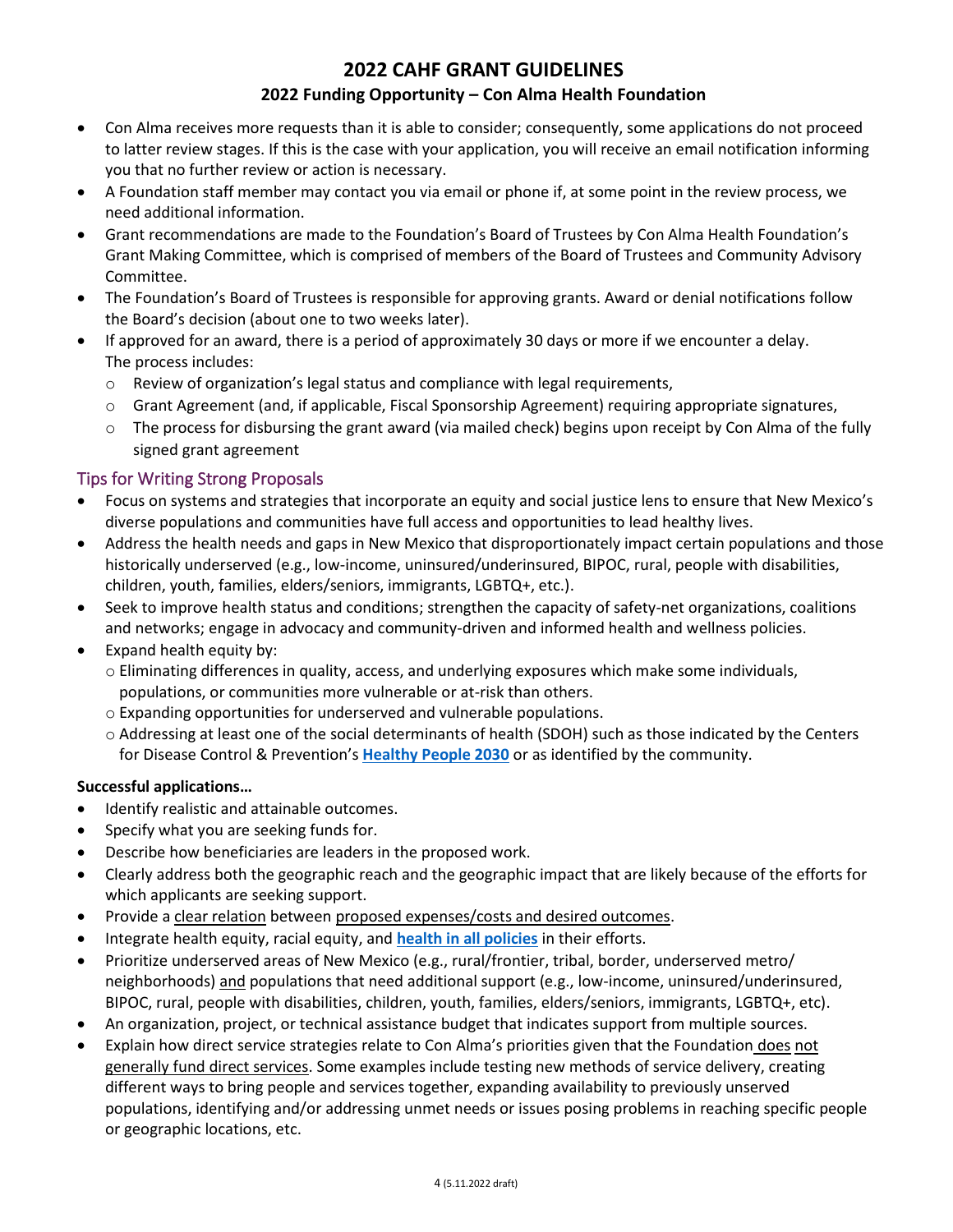# **2022 CAHF GRANT GUIDELINES 2022 Funding Opportunity – Con Alma Health Foundation**

#### <span id="page-5-0"></span>Definitions & References

**[Health Equity](https://www.rwjf.org/en/library/research/2017/05/what-is-health-equity-.html)** means that everyone has a fair and just opportunity to be as healthy as possible. This requires removing obstacles to health.

**[Health in All Policies](https://www.nmvoices.org/archives/15650#:~:text=Ultimately%2C%20we%20propose%20a%20%E2%80%9Chealth-in-all-policies%E2%80%9D%20approach%20for%20New,all%20levels%20of%20government%20and%20all%20policy%20areas.)** approach works to improve health by considering the positive and negative health impacts of all policy decisions, across all levels of government and all policy areas.

**Social Determinants of Health** (**[SDOH](https://health.gov/healthypeople/objectives-and-data/social-determinants-health)**) are the "drivers of poor health that go beyond our genes and go beyond our personal behaviors" and which are systemic and that impact health (systems and services, behavioral, mental, cultural), wellness, quality of life (inclusive of education, employment, housing, income, wealth, public safety, environment-social & physical, transportation, etc).

**[Racial Equity](https://www.aecf.org/resources/race-equity-and-inclusion-action-guide)** giving people what they need to enjoy full, healthy lives, regardless of race.

Additional resources (Frequently Asked Questions (FAQs), pre-proposal workshop video, etc.) related to this grant opportunity are available on our **[website](https://conalma.org/grantmaking/for-grant-seekers/)**.

o Report "Health [Equity in New Mexico: A Roadmap for Grantmaking and Beyond](http://conalma.org/wp-content/uploads/2012/10/CAHF2012HER.pdf)"

#### <span id="page-5-1"></span>Need Help?

Accessing CAHF Grant Portal instructions: **[CAHF Grant Portal Tutorials](https://conalma.org/pre-proposal-tutorials/)**

#### *Questions?* or *Need a Link?*

Send an email to *[sysadmin@conalma.org](mailto:sysadmin@conalma.org)*

Applicants are encouraged to contact the Executive Director, Denise Herrera, at least two-weeks **before** the application request deadline with questions at **[denise@conalma.org](mailto:dherrera@conalma.org)**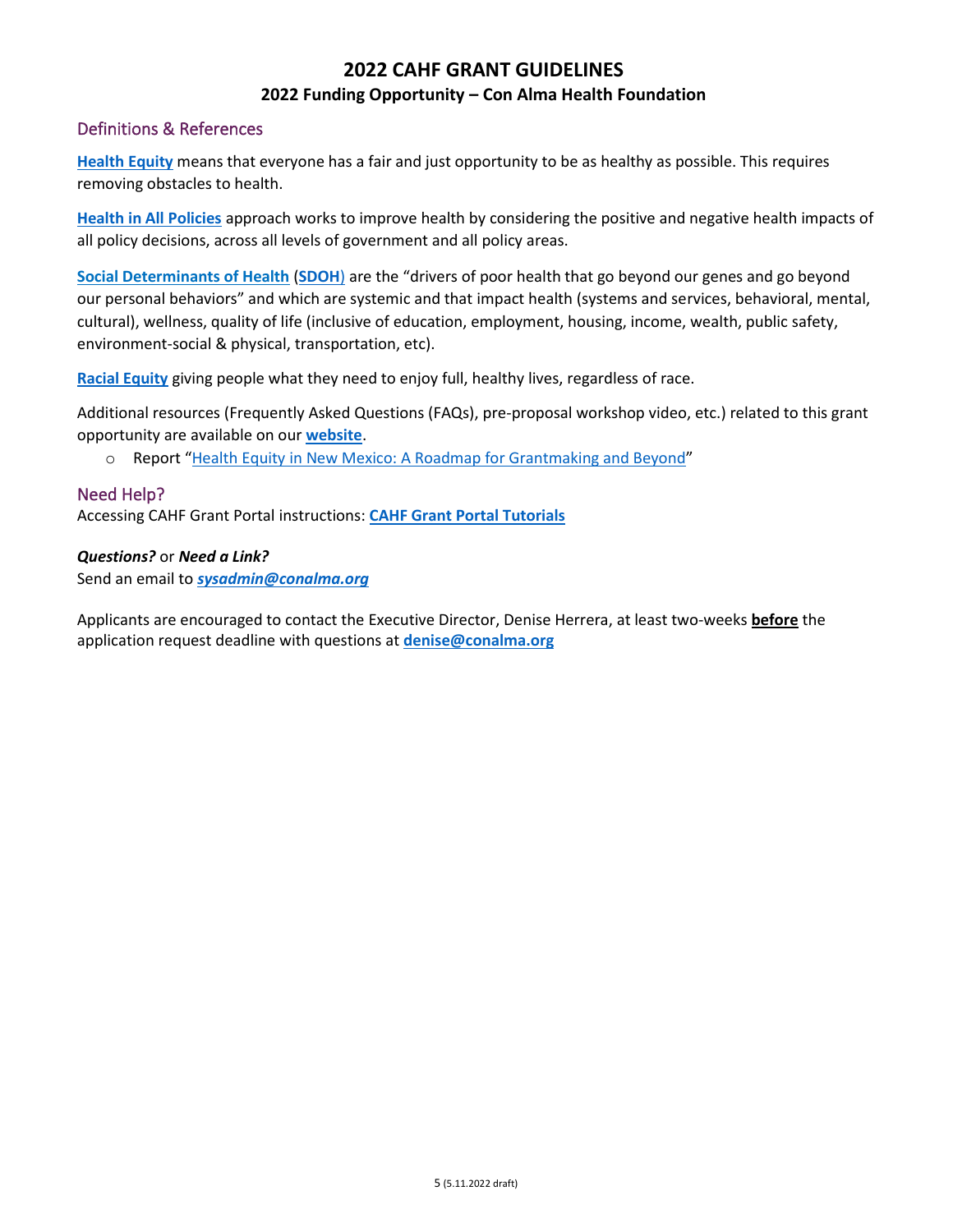# **Funding Types 2022 Funding Opportunity – Con Alma Health Foundation**

#### <span id="page-6-0"></span>Which Type of Funding Opportunity is Right for You?

Applicants may apply for ONE type of funding: 1) Project Support, 2) General Operating, or 3) Technical Assistance.

#### *1 – PROJECT SUPPORT*

**Project Support grants address efforts focused on systems and strategies that address the health needs of New Mexico's diverse communities**. An application for Project Support generally:

- Focuses on a particular set of goals,
- Engages a focused group of beneficiaries,
- Employs specific systems-level activities,
- Identifies outcomes that tend to be accomplished within a finite time period.

Project efforts contribute to and are aligned with your organization's mission. While Con Alma does not generally fund direct services to individuals, the Foundation will consider requests that focus on advancing health equity and/or addressing the social determinants of health (SDOH) such as an organization's efforts to increase access, prevent the disruption of key resources, advance health equity centered solutions, address challenges or opportunities by advocating for change and/or engaging inclusive placed-based and community-driven efforts (organizing or advocacy), address unmet health needs by expanding geographic reach (as examples).

#### *2 – GENERAL OPERATING*

**General Operating grants provide support to organizations seeking funding of their overall mission and operations, without a particular project focus**. *Organizations that provide direct service to individuals are generally not eligible to apply for general operating grants.*

To be considered for General Operating, it is important for the applicant organization show how:

- Its mission, operations, and goals are aligned with, and advance, Con Alma's strategic focus (systems change and equity) for improving community health.
- Organization's stated goals and outcomes involve systems-level strategies and high-impact such as: o Advancing and promoting equity.
	- $\circ$  Shifting policy, administrative rules, procedures, or practices within communities, organizations, institutions, or public agencies.
	- o Multi-level engagement across movements and/or sectors.
	- o Intersectional solutions.

#### *3 – TECHNICAL ASSISTANCE*

**Technical Assistance grants address the need for strengthening the capacity among nonprofits and/or the nonprofit sector in New Mexico**. Consideration will be given when the capacity of an organization is critical to the well-being of an underrepresented population or community (e.g., rural, frontier, tribal/sovereign nation, *Colonia*, NM/Mexico border community).

Technical Assistance funding seeks to:

- Support a nonprofit organization to build its internal capacity.
- Strengthen the capacity of nonprofit sector to function more effectively and efficiently.
- Augment the capacity of networks, alliances, collaborations, and other coordinating efforts.

Whether your nonprofit organization seeks to receive or to provide technical assistance, you may request funding to:

- Increase awareness, understanding, competencies, and/or engagement on an issue or policy.
- Build skills and expand impact and effectiveness, increase capacity to lead, manage, operate organization by acquiring new skills, expanding existing capacity, incorporating new technology /tools.
- Strengthen and augment the capacity of networks, alliances, collaborations, and other coordinating efforts.
- If you opt to engage a consultant, consider including a minimum of 10% of your TA budget for your organization's direct costs and overhead.